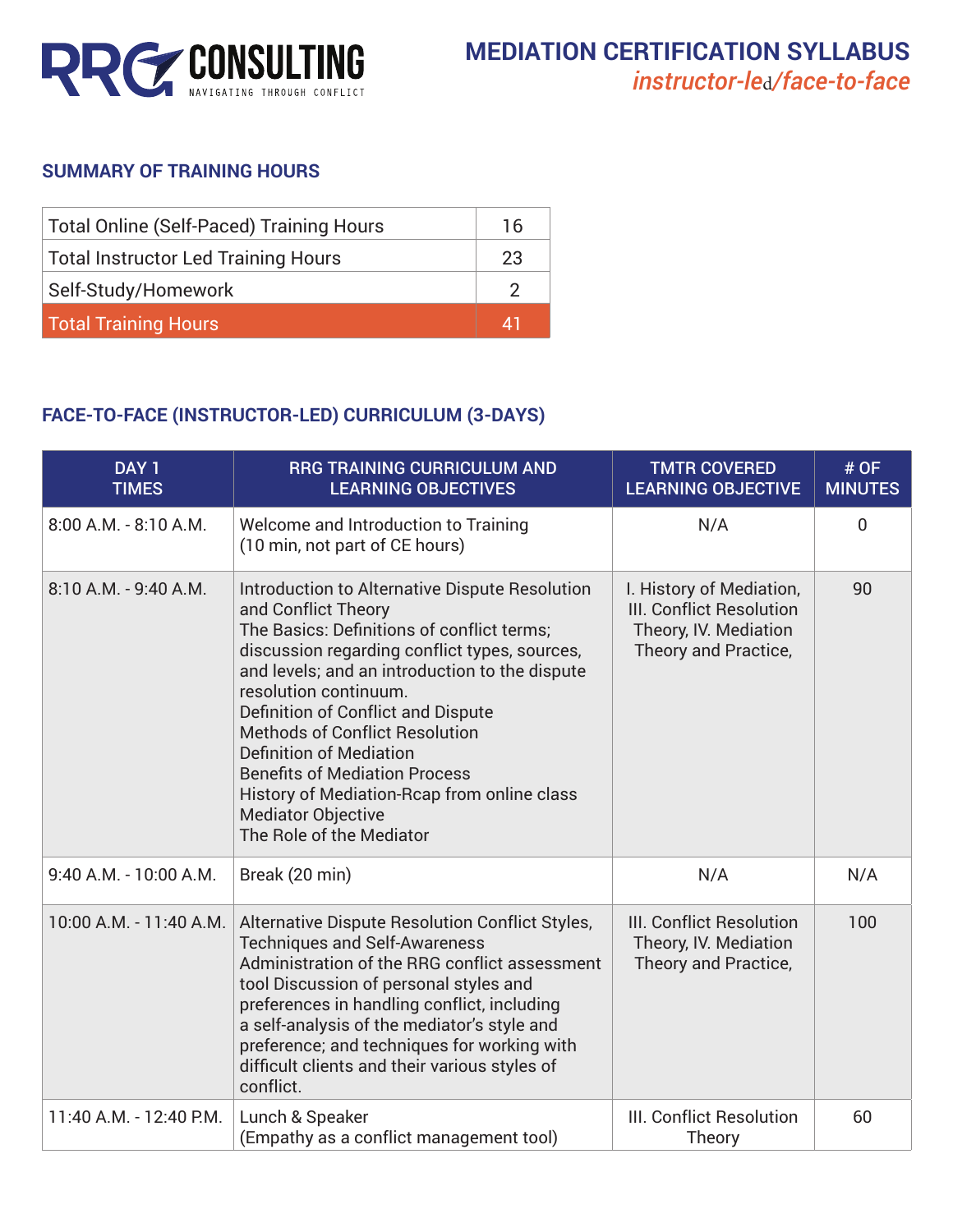| DAY <sub>1</sub><br><b>TIMES</b> | <b>RRG TRAINING CURRICULUM AND</b><br><b>LEARNING OBJECTIVES</b>                                                                                                                                                                                                                                                                    | <b>TMTR COVERED</b><br><b>LEARNING OBJECTIVE</b>                                              | # OF<br><b>MINUTES</b> |
|----------------------------------|-------------------------------------------------------------------------------------------------------------------------------------------------------------------------------------------------------------------------------------------------------------------------------------------------------------------------------------|-----------------------------------------------------------------------------------------------|------------------------|
| 12:40 P.M. - 1:30 P.M.           | "Alternative Dispute Resolution Techniques:<br>Distributive Bargaining<br>Presentation of the basic concepts of<br>distributive bargaining and how the theories<br>shape mediation, including a detailed example<br>of the negotiation process in a fixed-resource<br>environment such as a commercial or<br>residential purchase." | IV. Mediation Theory<br>and Practice, V.<br><b>Mediation Process and</b><br><b>Techniques</b> | 50                     |
| 1:30 P.M. - 2:20 P.M.            | "Alternative Dispute Resolution Techniques:<br>Game Theory (50 min)<br>Discussion on how to move from distributive<br>bargaining to a collaborative model including<br>examples of the prisoner's dilemma and X/Y<br>Game."                                                                                                         | IV. Mediation Theory<br>and Practice, V. Media-<br>tion Process and Tech-<br>niques           | 50                     |
| 2:20 P.M. - 2:40 P.M.            | Break (20 min)                                                                                                                                                                                                                                                                                                                      | N/A                                                                                           | N/A                    |
| 2:40 P.M. - 2:50 P.M.            | "Game Theory Debrief (10 min)<br>Discussion on how to move from distributive<br>bargaining to a collaborative model including<br>examples of the prisoner's dilemma and X/Y<br>Game."                                                                                                                                               |                                                                                               | 10                     |
| 2:50 P.M. - 3:00 P.M.            | Break (10 min)                                                                                                                                                                                                                                                                                                                      | N/A                                                                                           | N/A                    |
| $3:00$ P.M. $-$ 4:40 P.M.        | <b>Alternative Dispute Resolution Scenario Based</b><br>Learning Breakout Session: Brokering Clients<br>Activity and debrief                                                                                                                                                                                                        |                                                                                               | 100                    |
| <b>DAY 1 TOTAL</b>               |                                                                                                                                                                                                                                                                                                                                     | 460 minutes<br>$(7.6$ hours)                                                                  |                        |

| DAY 2<br><b>TIMES</b>     | <b>RRG TRAINING CURRICULUM AND</b><br><b>LEARNING OBJECTIVES</b>                                                                                                                                                                                                               | <b>TMTR COVERED</b><br><b>LEARNING OBJECTIVE</b> | # $OF$<br><b>MINUTES</b> |
|---------------------------|--------------------------------------------------------------------------------------------------------------------------------------------------------------------------------------------------------------------------------------------------------------------------------|--------------------------------------------------|--------------------------|
| $8:00$ A.M. - $8:50$ A.M. | Overview of Other Alternative Dispute Methods<br>Discussion on the differences between<br>mediation and arbitration; presentation on<br>the structure and steps of the arbitration<br>process; and opportunities for certification and<br>networking in the real estate field. |                                                  | 50                       |
| $8:50$ A.M. - 9:40 A.M.   | Breakout Session: Role-play and debrief                                                                                                                                                                                                                                        |                                                  | 50                       |
| $9:40$ A.M. - 10:00 A.M.  | Break (20 min)                                                                                                                                                                                                                                                                 | N/A                                              | N/A                      |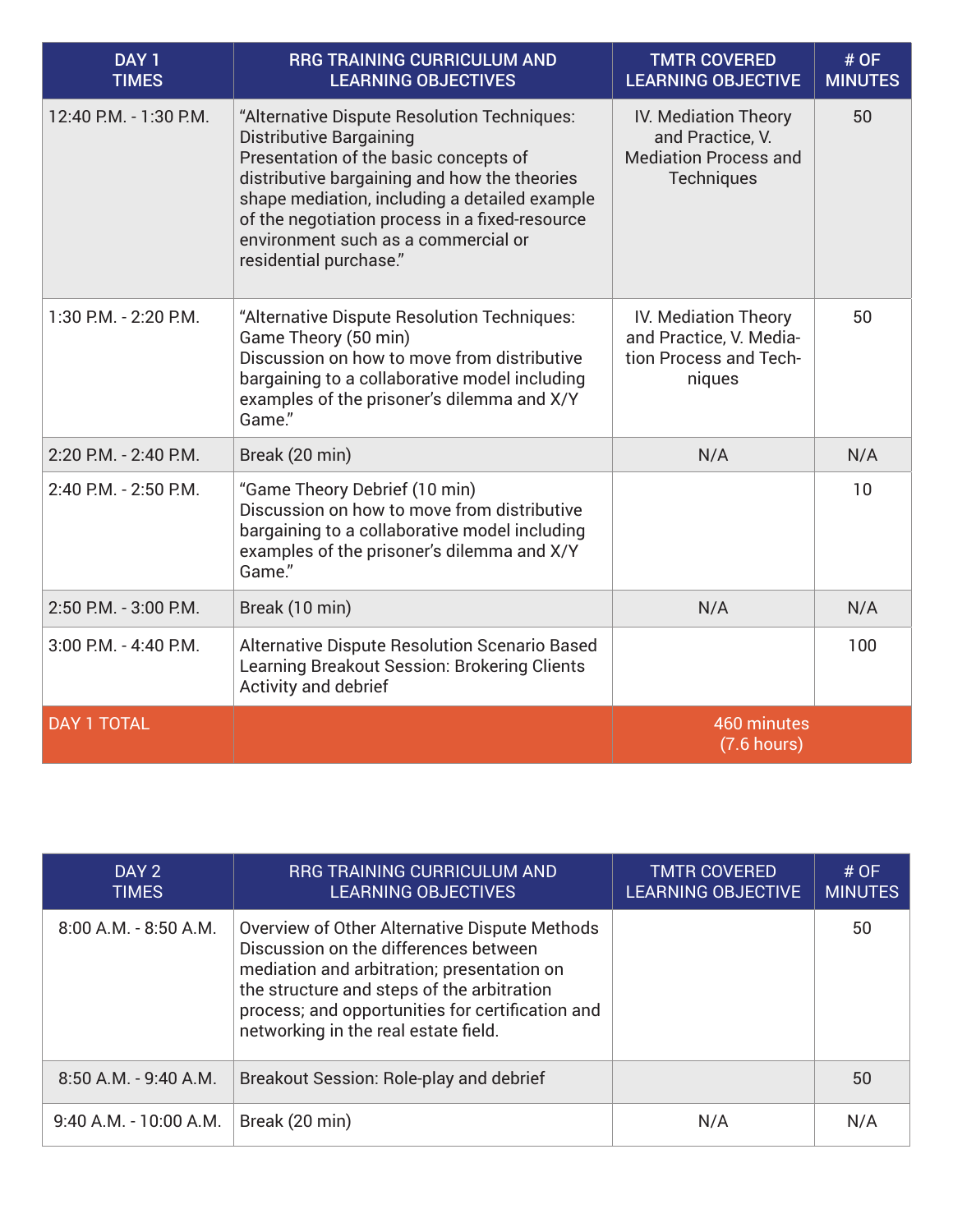| DAY <sub>2</sub><br><b>TIMES</b> | <b>RRG TRAINING CURRICULUM AND</b><br><b>LEARNING OBJECTIVES</b>                                                                                                                                                                                                                                                                                                                                   | <b>TMTR COVERED</b><br><b>LEARNING OBJECTIVE</b> | # OF<br><b>MINUTES</b> |
|----------------------------------|----------------------------------------------------------------------------------------------------------------------------------------------------------------------------------------------------------------------------------------------------------------------------------------------------------------------------------------------------------------------------------------------------|--------------------------------------------------|------------------------|
| 10:00 A.M. - 11:40 A.M.          | <b>Professional Considerations</b><br>Opportunities for community service,<br>professional organizations, networking, and<br>continuing education; mediation practice<br>tips including a look at setting fees, effective<br>practice management, and marketing; and sand<br>traps and pitfalls to avoid.                                                                                          | IX. Professional<br>Considerations               | 100                    |
| 11:40 A.M. - 12:40 P.M.          | Lunch & Speaker (Alternative Dispute<br><b>Resolutions Ethics) Conflict of Interest</b><br>Neutrality/Impartiality Confidentiality Staying<br>in the Role of Mediator Reporting and Legal<br>Issues Power Imbalances Liability Misuse of<br><b>Process Protecting the Process</b>                                                                                                                  |                                                  | 60                     |
| 12:40 P.M. - 1:10 P.M.           | <b>Review of Conflict Resolution Process</b><br>Presentation of the STAR process as an<br>effective model for the conflict resolution<br>process.                                                                                                                                                                                                                                                  |                                                  | 30                     |
| $1:10$ P.M. - $1:40$ P.M.        | Stage 1: Convening the Mediation<br>Techniques to bring the parties to the table;<br>considerations for the proper setting and<br>arrangement of the meeting environment;<br>and documentation necessary for successful<br>sessions. Mediation Procedure Overview<br>RRG Procedures and Forms The Introductory<br><b>Statement</b>                                                                 |                                                  | 30                     |
| 1:40 P.M. - 2:20 P.M.            | <b>Creating Introductory Statements</b><br>Structure and requirements for effective intro-<br>ductory statements, including a step by step<br>process for creation of individual statements<br>with professional examples from the trainers.                                                                                                                                                       |                                                  | 40                     |
| 2:20 P.M. - 2:40 P.M.            | Break (20 min)                                                                                                                                                                                                                                                                                                                                                                                     | N/A                                              | N/A                    |
| 2:40 P.M. - 3:40 P.M.            | Breakout Session: Introduction Role Play and<br>debrief                                                                                                                                                                                                                                                                                                                                            |                                                  | 60                     |
| 3:40 P.M. - 4:00 P.M.            | Neutrality and Impartiality<br>Walking the line as a neutral and obstacles to<br>effectiveness when dealing when dealing with<br>multiple parties and clients. Issues that Can<br>be Mediated Issues that Cannot be Mediated<br>Opening and Structuring the Mediation Session<br>Gathering and Exchanging Information Issues<br>and Problem Clarification The Caucus Dealing<br>with Third Parties |                                                  | 20                     |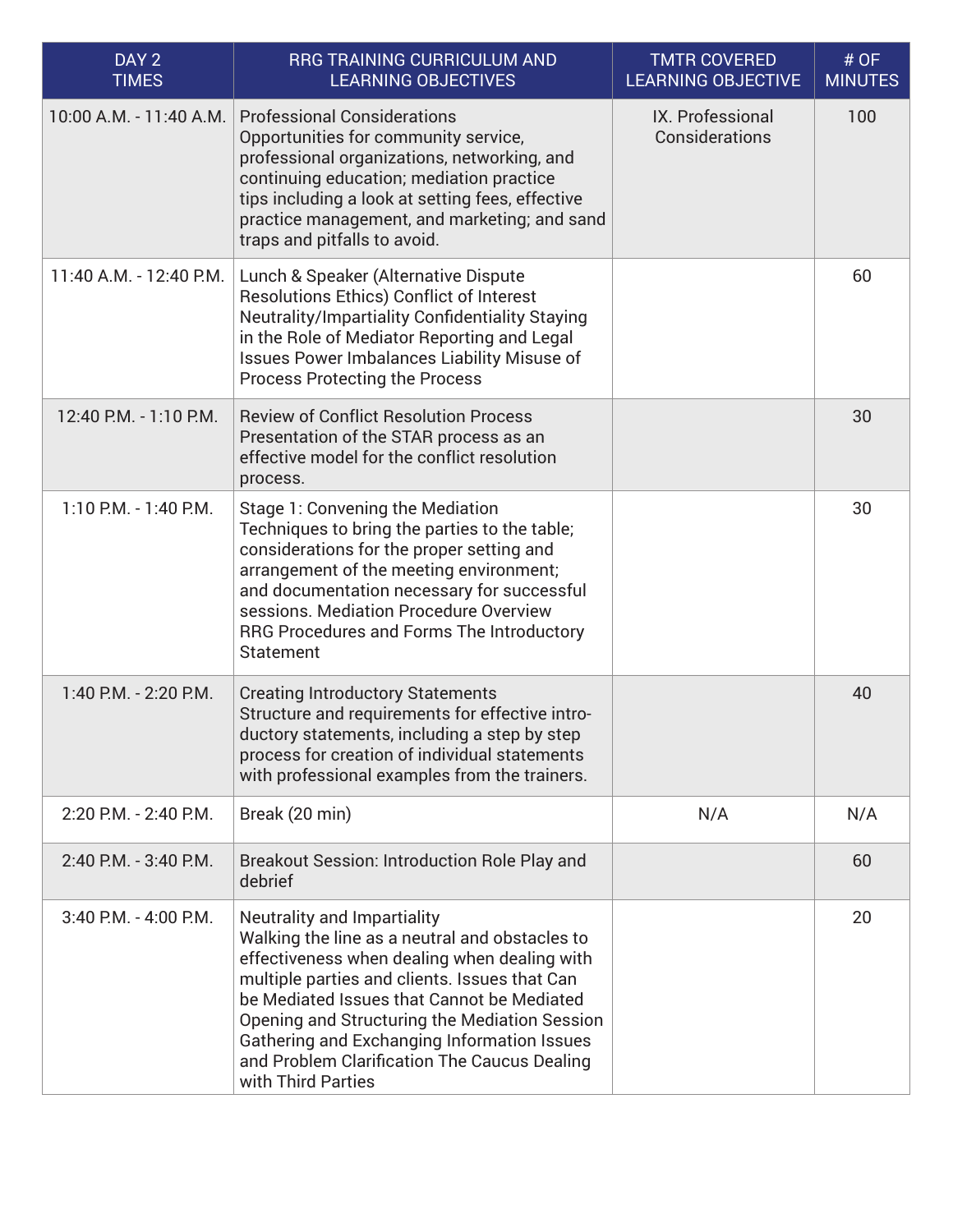| DAY 2<br><b>TIMES</b> | RRG TRAINING CURRICULUM AND<br><b>LEARNING OBJECTIVES</b>                                                                                                                                            | <b>TMTR COVERED</b><br><b>LEARNING OBJECTIVE</b> | # $OF$<br><b>MINUTES</b> |
|-----------------------|------------------------------------------------------------------------------------------------------------------------------------------------------------------------------------------------------|--------------------------------------------------|--------------------------|
| 4:00 P.M. - 4:20 P.M. | The Use of Neutral Language<br>Recommendations for effective<br>communication, including tips for coaching<br>parties in the use of language when dealing<br>with high conflict clients and brokers. |                                                  | 20                       |
| DAY 2 TOTAL           |                                                                                                                                                                                                      | 460 minutes<br>$(7.6$ hours)                     |                          |

| DAY <sub>3</sub><br><b>TIMES</b> | <b>RRG TRAINING CURRICULUM AND</b><br><b>LEARNING OBJECTIVES</b>                                                                                                                                                                                                                                                                 | <b>TMTR COVERED</b><br><b>LEARNING OBJECTIVE</b> | # OF<br><b>MINUTES</b> |
|----------------------------------|----------------------------------------------------------------------------------------------------------------------------------------------------------------------------------------------------------------------------------------------------------------------------------------------------------------------------------|--------------------------------------------------|------------------------|
| 8:10 A.M. - 9:00 A.M.            | Stage 2: Opening<br>Working with an opening list, setting<br>expectations, determining ground rules, and<br>establishing the neutral's role. Opening and<br><b>Structuring the Mediation Session Gathering</b><br>and Exchanging Information Issues and<br>Problem Clarification The Caucus Dealing with<br><b>Third Parties</b> | VI. Self-Awareness of<br><b>Trainee</b>          | 50                     |
| 9:00 A.M. - 9:10 A.M.            | Break (10 min)                                                                                                                                                                                                                                                                                                                   | N/A                                              | N/A                    |
| 9:10 A.M. - 10:50 A.M.           | Breakout Session: Role-play #1 and debrief                                                                                                                                                                                                                                                                                       |                                                  | 100                    |
| 10:50 A.M. - 11:10 A.M.          | Break (20 min)                                                                                                                                                                                                                                                                                                                   | N/A                                              | N/A                    |
| 11:10 A.M. - 12:00 P.M.          | Breakout Session: Role-play #2 and debrief                                                                                                                                                                                                                                                                                       |                                                  | 50                     |
| 12:00 P.M. - 1:00 P.M.           | Lunch & Speaker (Alternative Dispute<br>Resolutions Methods and Practicum Q & A)                                                                                                                                                                                                                                                 |                                                  | 60                     |
| 1:00 P.M. - 1:50 P.M.            | Stage 3: Communication<br>The use communication to identify issues, set<br>agendas, and to build understanding between<br>the parties, including a demonstration of<br>effective note-taking and caucus strategies.                                                                                                              | <b>VIII. Communication</b><br><b>Skills</b>      | 50                     |
| 1:50 P.M. - 2:00 P.M.            | Break (10 min)                                                                                                                                                                                                                                                                                                                   | N/A                                              | N/A                    |
| $2:00$ P.M. $-3:40$ P.M.         | Breakout Session: Role-play #3 and debrief                                                                                                                                                                                                                                                                                       |                                                  | 100                    |
| $3:40$ P.M. $-4:00$ P.M.         | Break (20 min)                                                                                                                                                                                                                                                                                                                   | N/A                                              | N/A                    |